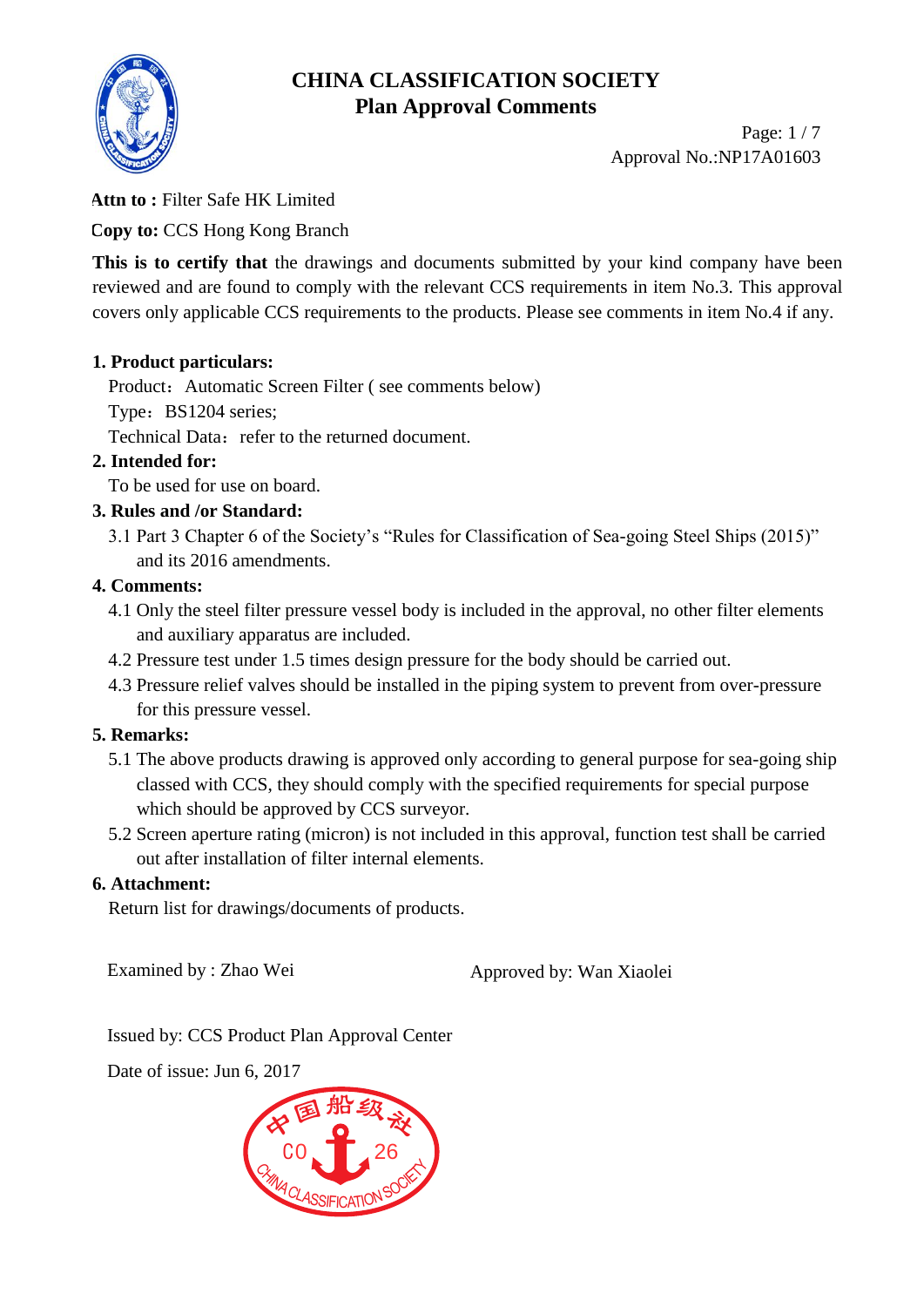Page: 2 / 7 Approval No.:NP17A01603

#### RETURN LIST FOR DRAWINGS/DOCUMENTS OF PRODUCTS

**Product:** Automatic Screen Filter

| No.            | <b>Title</b>                                                                                                       | Drawings/<br><b>Documents No.</b> | <b>Approved</b> | <b>Noted</b> | <b>Comment</b> |
|----------------|--------------------------------------------------------------------------------------------------------------------|-----------------------------------|-----------------|--------------|----------------|
| 1              | Cover letter                                                                                                       |                                   |                 | X            |                |
| $\overline{2}$ | List of submitting documents                                                                                       |                                   |                 | X            |                |
| 3              | Technical Specific for BS1204series                                                                                |                                   |                 | X            |                |
| $\overline{4}$ | Description chart                                                                                                  |                                   |                 | X            |                |
| 5              | Calculation description BS1204                                                                                     |                                   | X               |              |                |
| 6              | Operation manual                                                                                                   |                                   | X               |              |                |
| $\tau$         | Filter body BS1204V-24 DIN                                                                                         | W-0000475-XX(4 pages)             | X               |              | X              |
| 8              | Leg unit 1560                                                                                                      | W-0000460                         |                 | X            |                |
| 9              | Multi filter inside guide ring                                                                                     | W-0000305                         |                 | X            |                |
| 10             | Outside guide ring                                                                                                 | W-0000304                         |                 | X            |                |
| 11             | Bracket for nameplate                                                                                              | M-0000280                         |                 | $\mathbf X$  |                |
| 12             | Bracket for conduit                                                                                                | M-0000271                         |                 | X            |                |
| 13             | Control panel bracket                                                                                              | M-0000447                         |                 | X            |                |
| 14             | Front conduit bracket                                                                                              | M-0000448                         |                 | X            |                |
| 15             | Filter body BS1204-20 DIN lower<br>flushing                                                                        | W-0000569-XX(4 pages)             | X               |              | X              |
| 16             | Multi filter inside guide ring                                                                                     | W-0000305                         |                 | $\mathbf X$  |                |
| 17             | Outside guide ring                                                                                                 | W-0000304                         |                 | X            |                |
| 18             | Bracket for nameplate                                                                                              | M-0000280                         |                 | X            |                |
| 19             | <b>Bracket</b> for conduit                                                                                         | M-0000271                         |                 | X            |                |
| 20             | Control panel bracket<br>国船级                                                                                       | M-0000447                         |                 | X            |                |
| 21             | General<br>$\text{Assembly}(BS1,04V-20)$<br>Exia+Pneumatic Biotor los<br>hing<br><b>THA OLASSIFICATIO</b><br>(SR)) | BS1204SV-20fssdPN-flu<br>麻木       | X               |              | X              |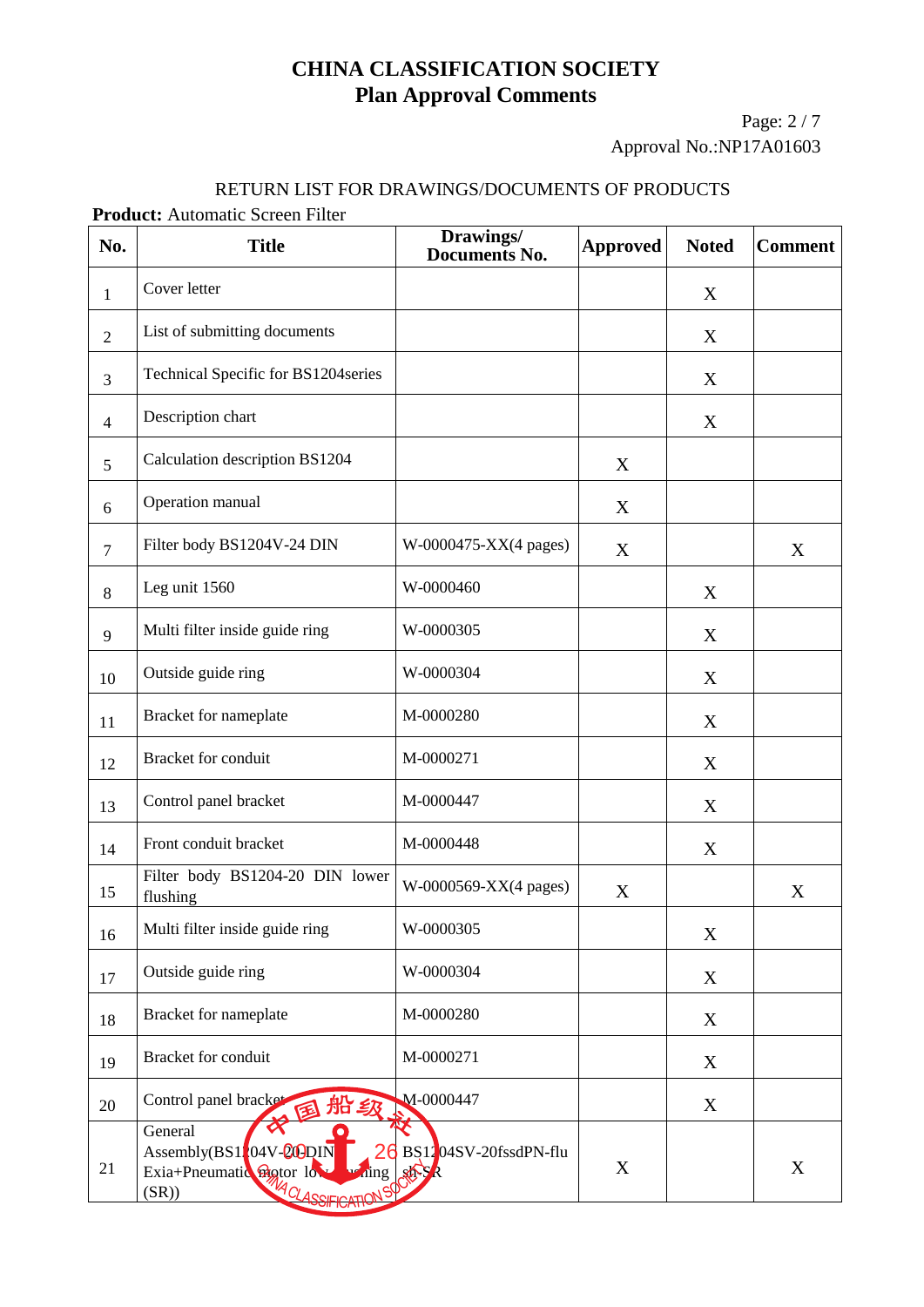Page: 3 / 7 Approval No.:NP17A01603

| No. | <b>Title</b>                                            | Drawings/<br><b>Documents No.</b> | <b>Approved</b> | <b>Noted</b> | <b>Comment</b> |
|-----|---------------------------------------------------------|-----------------------------------|-----------------|--------------|----------------|
| 22  | Filter body BS1204V-24 JIS 10k<br>(integral legs)       | W-0000617-XX(4 pages)             | X               |              | X              |
| 23  | Leg unit 1560                                           | W-0000460                         |                 | X            |                |
| 24  | Multi filter inside guide ring                          | W-0000305                         |                 | X            |                |
| 25  | Outside guide ring                                      | W-0000304                         |                 | X            |                |
| 26  | Bracket for nameplate                                   | M-0000280                         |                 | X            |                |
| 27  | <b>Bracket</b> for conduit                              | M-0000271                         |                 | X            |                |
| 28  | Control panel bracket                                   | M-0000447                         |                 | X            |                |
| 29  | Front conduit bracket                                   | M-0000448                         |                 | X            |                |
| 30  | General Assembly(BS1204V-24 JIS<br>10K                  | BS1204SV-24fdji                   | X               |              | X              |
| 31  | Filter body BS1204V-24 JIS 10k(left<br>outlet)          | W-0000618-XX(4 pages)             | X               |              | X              |
| 32  | Leg unit 1560                                           | W-0000460                         |                 | X            |                |
| 33  | Multi filter inside guide ring                          | W-0000305                         |                 | X            |                |
| 34  | Outside guide ring                                      | W-0000304                         |                 | X            |                |
| 35  | Bracket for nameplate                                   | M-0000280                         |                 | X            |                |
| 36  | <b>Bracket</b> for conduit                              | M-0000271                         |                 | X            |                |
| 37  | Control panel bracket                                   | M-0000447                         |                 | X            |                |
| 38  | Front conduit bracket                                   | M-0000448                         |                 | $\mathbf X$  |                |
| 39  | General Assembly(BS1204V-24 JIS<br>10K left outlet No1) | BS1204SV-24fsjiMIR-O<br>S         | X               |              | X              |
| 40  | Filter body BS1204-22IN-24OUT<br><b>JIS 10K</b>         | W-0000667-XX(4 pages)             | X               |              | X              |
| 41  | Leg unit 1560                                           | W-0000460                         |                 | X            |                |
| 42  | Multi filter inside guide ring<br>凸纹                    | W-0000305                         |                 | X            |                |
| 43  | Outside guide ring                                      | $W - 0.000304$                    |                 | X            |                |
| 44  | Bracket for name of the<br>OSIFICAI                     | 4.000280                          |                 | X            |                |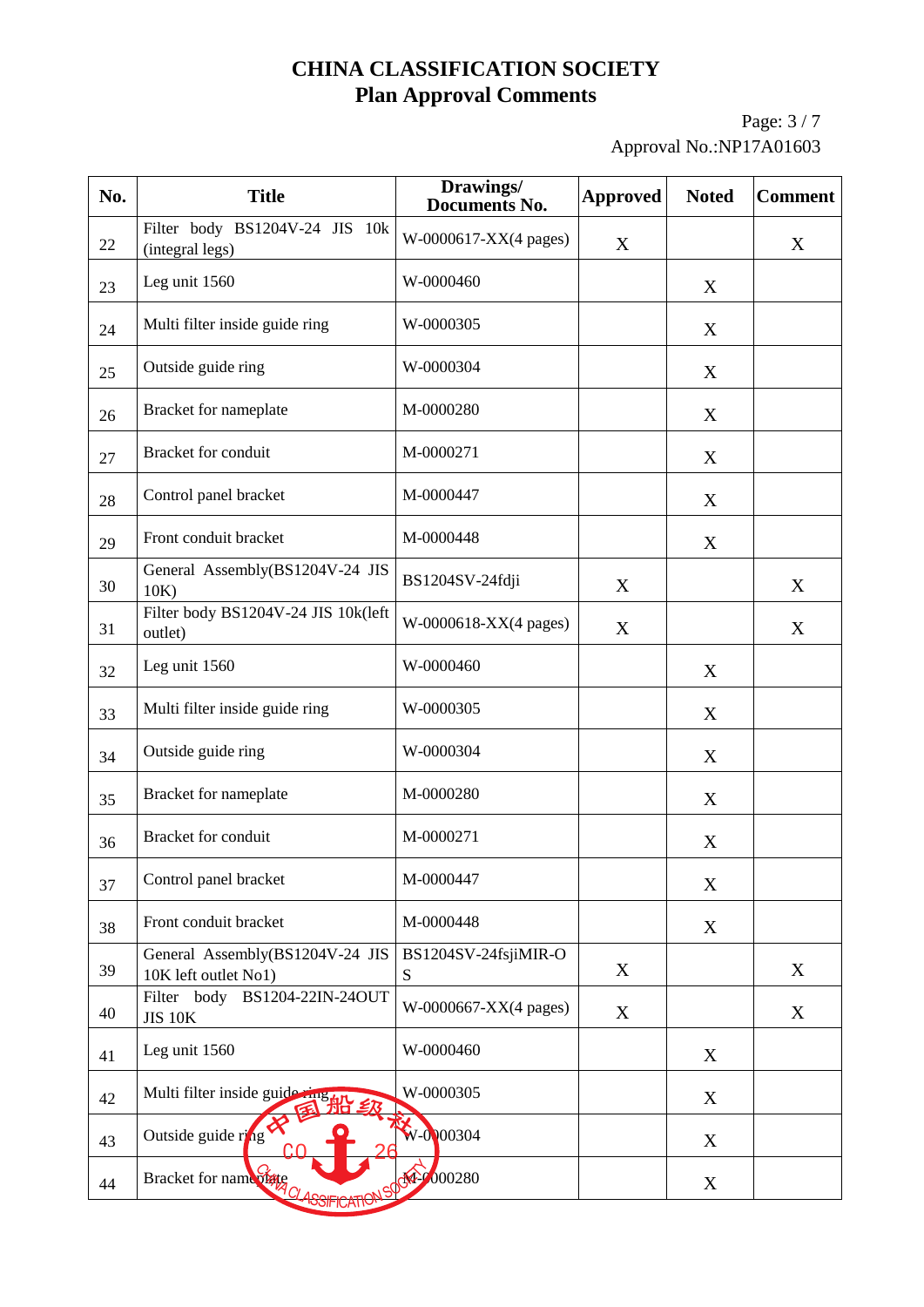Page: 4 / 7 Approval No.:NP17A01603

| No. | <b>Title</b>                                                        | Drawings/<br><b>Documents No.</b>  | <b>Approved</b> | <b>Noted</b> | <b>Comment</b> |
|-----|---------------------------------------------------------------------|------------------------------------|-----------------|--------------|----------------|
| 45  | <b>Bracket</b> for conduit                                          | M-0000271                          |                 | X            |                |
| 46  | Saddle bracket                                                      | M-0000446                          |                 | X            |                |
| 47  | Control panel bracket                                               | M-0000447                          |                 | X            |                |
| 48  | Front conduit bracket                                               | M-0000448                          |                 | X            |                |
| 49  | General Assembly(BS1204V-24 JIS<br>10K left outlet No1)             | BS1204HR-22-24f-JIS-E<br><b>XD</b> | X               |              | X              |
| 50  | Filter body BS1204H-24 DIN-Top<br>outlet Munsell                    | W-0000673-Mu(4 pages)              | X               |              | X              |
| 51  | <b>Bracket</b> for conduit                                          | M-0000271                          |                 | X            |                |
| 52  | Bracket for nameplate                                               | M-0000280                          |                 | X            |                |
| 53  | Outside guide ring                                                  | W-0000304                          |                 | X            |                |
| 54  | Multi filter inside guide ring                                      | W-0000305                          |                 | X            |                |
| 55  | General<br>Assembly<br>BS1204HU-24-DIN Exia+Pneumatic<br>Motor[SR]  | BS1204HR-24fsst-PN-Z0              | X               |              | X              |
| 56  | Filter body BS1204V-20 DIN-lower<br>flushing                        | W-0000688-XX(4 pages)              | X               |              | X              |
| 57  | Leg unit 1560                                                       | W-0000460                          |                 | X            |                |
| 58  | Multi filter inside guide ring                                      | W-0000305                          |                 | X            |                |
| 59  | Outside guide ring                                                  | W-0000304                          |                 | X            |                |
| 60  | Bracket for nameplate                                               | M-0000280                          |                 | X            |                |
| 61  | <b>Bracket</b> for conduit                                          | M-0000271                          |                 | X            |                |
| 62  | Control panel bracket                                               | M-0000447                          |                 | X            |                |
| 63  | Front conduit bracket                                               | M-0000448                          |                 | X            |                |
| 64  | General<br>Assembly<br>BS1204V-20"-DIN Exia+Pneumatic<br>Motor[SR]) | BS1204VT-20A-M1-Exi<br>aP SNxxx-SR | X               |              | X              |
| 65  | Filter body BS 294-2<br>ASA150#<br>FF-lower flushing-PLR            | $W$ - $Q$ 00712-XX(4 pages)        | X               |              | X              |
| 66  | Multi filter insideguide rin                                        | $\sqrt[3]{000305}$                 |                 | X            |                |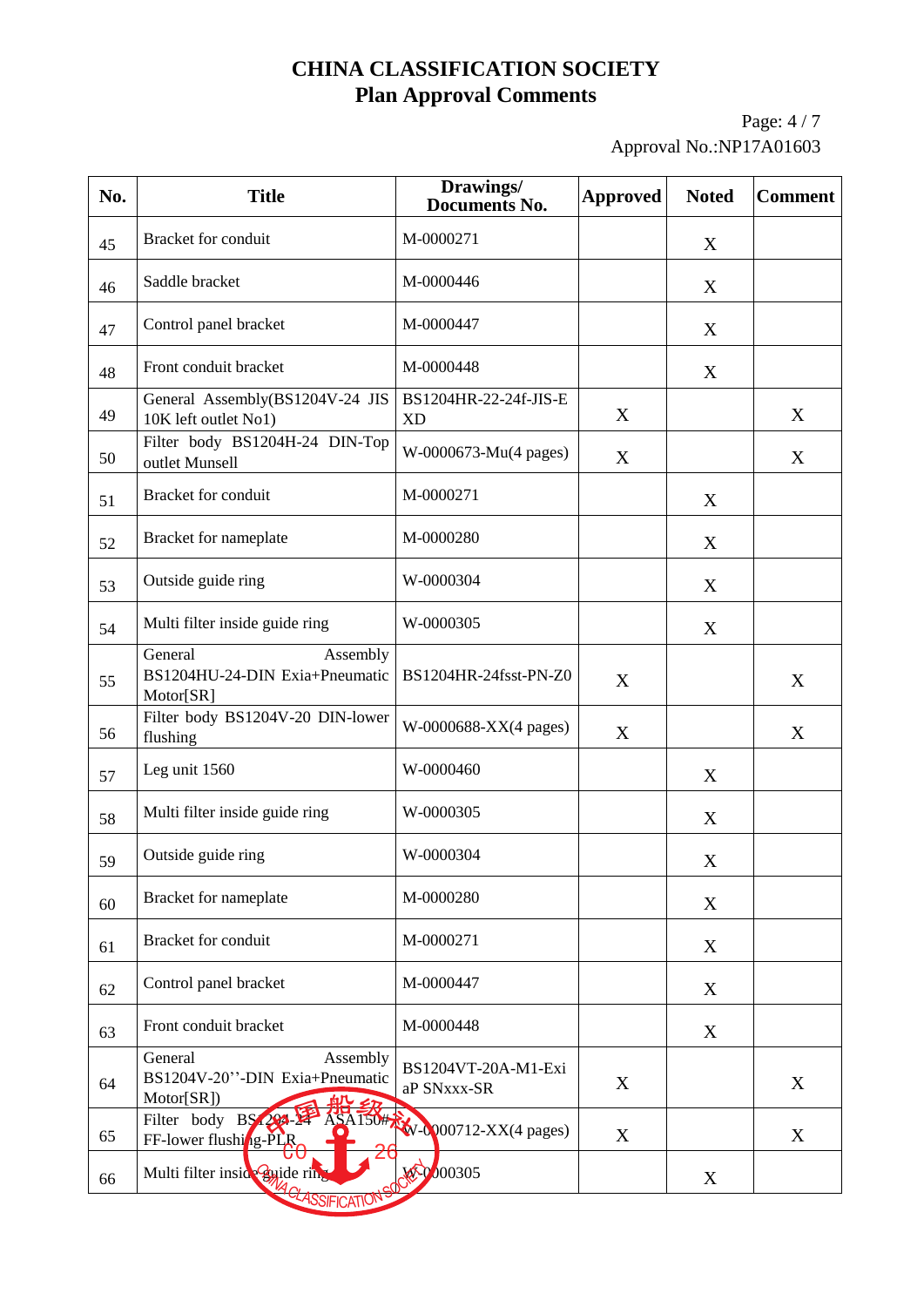Page: 5 / 7 Approval No.:NP17A01603

| No. | <b>Title</b>                                                                                                                                                    | Drawings/<br><b>Documents No.</b>   | <b>Approved</b> | <b>Noted</b> | <b>Comment</b> |
|-----|-----------------------------------------------------------------------------------------------------------------------------------------------------------------|-------------------------------------|-----------------|--------------|----------------|
| 67  | Outside guide ring                                                                                                                                              | W-0000304                           |                 | X            |                |
| 68  | Bracket for nameplate                                                                                                                                           | M-0000280                           |                 | X            |                |
| 69  | Bracket for conduit                                                                                                                                             | M-0000271                           |                 | X            |                |
| 70  | Saddle bracket                                                                                                                                                  | M-0000446                           |                 | X            |                |
| 71  | Control panel bracket                                                                                                                                           | M-0000447                           |                 | X            |                |
| 72  | Front conduit bracket                                                                                                                                           | M-0000448                           |                 | X            |                |
| 73  | General<br>Assembly(BS1204HR-24-ANSI#150<br>standard<br>ExIa+Pneumatic<br>Motor-Zone<br>$\boldsymbol{0}$<br><b>Bottom</b><br>Flushing-ABS[PLR-port filter]      | BS1204HR-24C-R1-EiaZ<br>0 SNxxx-PLR | X               |              | X              |
| 74  | Filter body BS1204HL-24 ASA150#<br>FF-lower flushing-PLR                                                                                                        | W-0000713-XX(4 pages)               | X               |              | X              |
| 75  | Multi filter inside guide ring                                                                                                                                  | W-0000305                           |                 | X            |                |
| 76  | Outside guide ring                                                                                                                                              | W-0000304                           |                 | X            |                |
| 77  | Bracket for nameplate                                                                                                                                           | M-0000280                           |                 | X            |                |
| 78  | Bracket for conduit                                                                                                                                             | M-0000271                           |                 | X            |                |
| 79  | Saddle bracket                                                                                                                                                  | M-0000446                           |                 | X            |                |
| 80  | Control panel bracket                                                                                                                                           | M-0000447                           |                 | $\mathbf X$  |                |
| 81  | Front conduit bracket                                                                                                                                           | M-0000448                           |                 | X            |                |
| 82  | General<br>Assembly(BS1204HL-24-ANSI#150<br>standard<br>ExIa+Pneumatic<br>$\boldsymbol{0}$<br>Motor-Zone<br><b>Bottom</b><br>Flushing-ABS[PLR-starboard filter] | BS1204HL-24C-R1-EiaZ<br>0 SNxxx-PLR | X               |              | X              |
| 83  | Filter body BS1204HL-24 JIS10K<br>-bottom flushing                                                                                                              | W-0000767-XX(4 pages)               | X               |              | X              |
| 84  | Multi filter inside guide ring                                                                                                                                  | W-0000305                           |                 | X            |                |
| 85  | Outside guide ring                                                                                                                                              | W-0000304                           |                 | X            |                |
| 86  | Bracket for nameplate                                                                                                                                           | M=0/00280                           |                 | X            |                |
| 87  | 4 CLASSIFICATION<br>Bracket for conduit                                                                                                                         | M-0000271                           |                 | X            |                |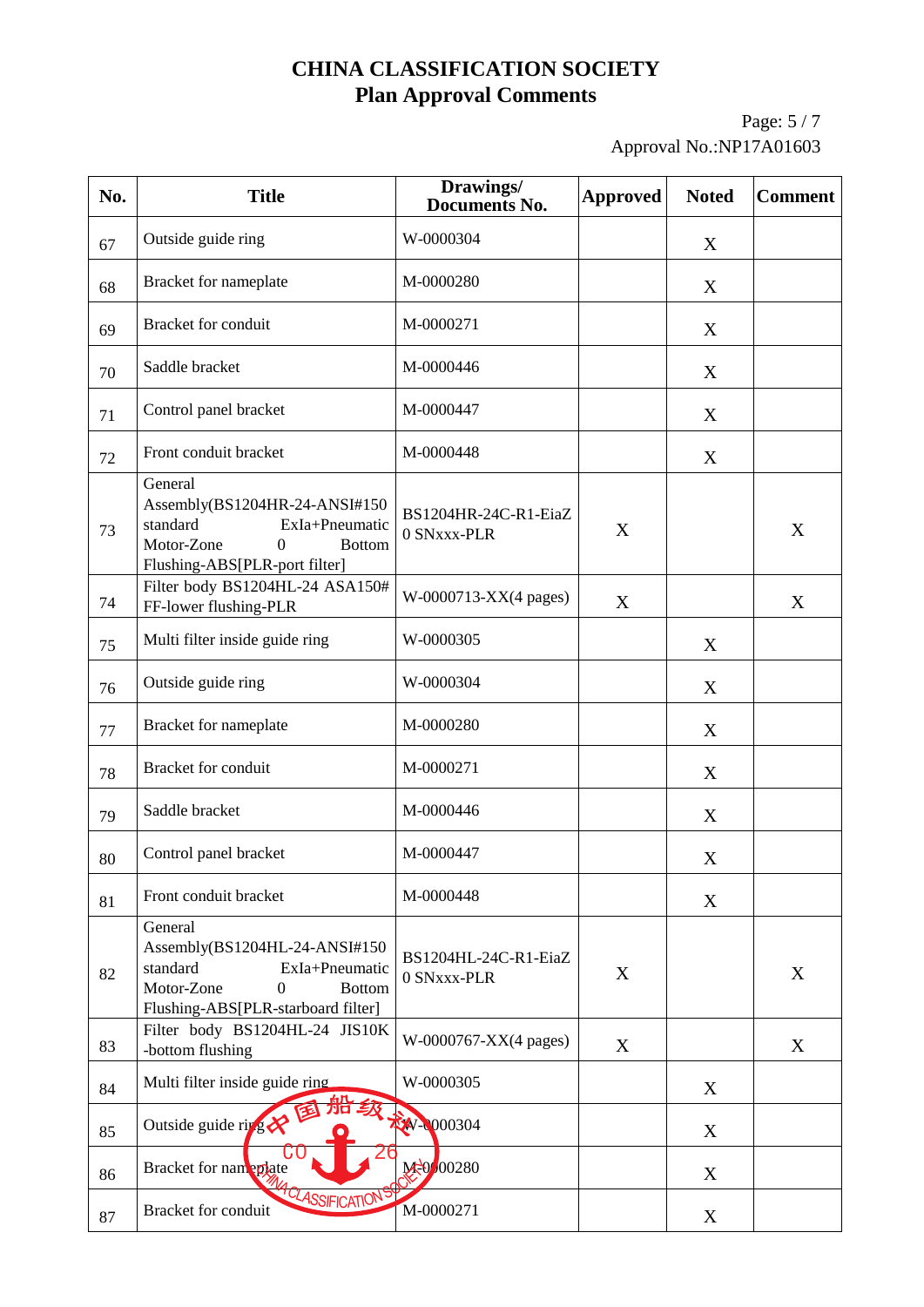Page: 6 / 7 Approval No.:NP17A01603

| No. | <b>Title</b>                                                                    | Drawings/<br><b>Documents No.</b> | <b>Approved</b> | <b>Noted</b> | <b>Comment</b> |
|-----|---------------------------------------------------------------------------------|-----------------------------------|-----------------|--------------|----------------|
| 88  | Saddle bracket                                                                  | M-0000446                         |                 | X            |                |
| 89  | Control panel bracket                                                           | M-0000447                         |                 | X            |                |
| 90  | Front conduit bracket                                                           | M-0000448                         |                 | X            |                |
| 91  | Bracket for nameplate                                                           | M-0000280                         |                 | X            |                |
| 92  | Bracket for conduit                                                             | M-0000271                         |                 | X            |                |
| 93  | Filter body BS1204V-24 JIS10K                                                   | W-0000773-XX(4 pages)             | X               |              | X              |
| 94  | Leg unit 1560                                                                   | W-0000460                         |                 | X            |                |
| 95  | Multi filter inside guide ring                                                  | W-0000305                         |                 | X            |                |
| 96  | Outside guide ring                                                              | W-0000304                         |                 | X            |                |
| 97  | Bracket for nameplate                                                           | M-0000280                         |                 | X            |                |
| 98  | Bracket for conduit                                                             | M-0000271                         |                 | X            |                |
| 99  | Control panel bracket                                                           | M-0000447                         |                 | X            |                |
| 100 | Front conduit bracket                                                           | M-0000448                         |                 | X            |                |
| 101 | General Assembly 1204VB-24-JIS<br>10K-Exia+flush<br>Down+pneumatic<br>motor(SR) | BS1204VB-BF-24B-Exia<br>$Z1+P-SR$ | X               |              | X              |
| 102 | Filter body BS1204VB-24 JIS10K                                                  | W-0000774-XX(4 pages)             | X               |              | X              |
| 103 | Leg unit 1560                                                                   | W-0000460                         |                 | $\mathbf X$  |                |
| 104 | Multi filter inside guide ring                                                  | W-0000305                         |                 | X            |                |
| 105 | Outside guide ring                                                              | W-0000304                         |                 | X            |                |
| 106 | Bracket for nameplate                                                           | M-0000280                         |                 | X            |                |
| 107 | Bracket for conduit                                                             | M-0000271                         |                 | X            |                |
| 108 | Control panel bracket<br>国                                                      | 船级 50000447                       |                 | X            |                |
| 109 | Front conduit $b$ acket $C$ 0                                                   | $M_{7}0000448$                    |                 | X            |                |
| 110 | Filter<br><b>MA BS1204HU-240</b><br>body<br>JIS10K-bottom flushing ASSIFICATIO  | $\sqrt[3]{10000822}$ -XX(4 pages) | X               |              | X              |